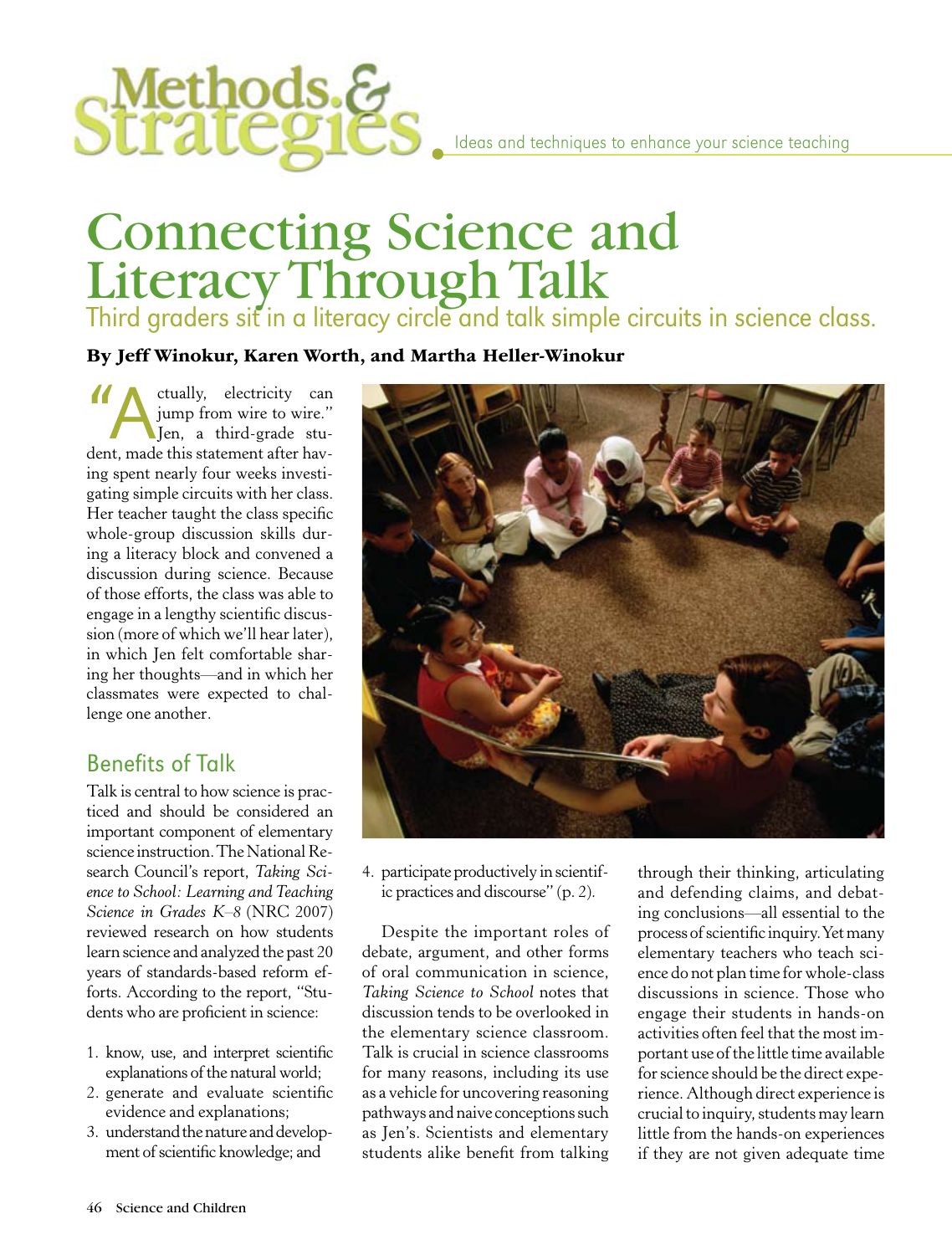to make meaning from them. Even where they occur, not all discussions push students to do their own thinking and to interact with one another. Some are not really discussions at all; rather, they are often just a series of teacher–student interactions in which individual students respond to teacher questions and others pay little attention. Yet, in many of these same classrooms, discussion skills are taught explicitly and practiced in literacy as students make meaning of text during interactive read-aloud and literature discussions. As professional developers, we have found it critical to work with teachers so they see the need for this kind of discussion in science and to highlight strategies that help teachers facilitate effective whole-group science discussions.

## Mystery Boxes

To illustrate how such discussions can support student science learning, we will drop in on different moments in the discussion in which Jen makes her statement about jumping electricity. The 21 students had constructed simple circuits in a variety of ways. First, students used motors and holiday lights, both of which already have two wires attached, making the wires' connections to each of the battery's terminals relatively obvious for the students. Next, they spent time using one wire, one D-cell battery, and one flashlight bulb to construct circuits. This presented additional challenges for the students because it was not immediately obvious which points on the bulbs and battery were the places, or the critical

contact points, that needed to be connected by the wire to complete the circuits. At the time of this discussion, the students in this class have all successfully completed circuits using the materials and have recorded their findings with drawings in their science notebooks.

The teacher plans to introduce a series of "mystery boxes" (cardboard boxes approximately 10 in.  $\times$  6 in.  $\times$  3 in.) that all look the same from the outside with a wire protruding from two ends of the box. There are two batteries inside each box which may or may not be connected to the protruding wires or to each other. Students must apply their knowledge of complete circuits to determine how the wires and batteries are connected. Before she sends the students off to investigate, the teacher conducts a whole-class discussion, with one box as an example, to encourage students to think about how they will solve these mysteries.

## Active Listening

The students sit on a rug in a circle, their science notebooks with them. The class always sits in a circle during discussions in language arts, but the use of this practice, along with science notebooks, is relatively new during science. In language arts, the students discuss books they are reading. They have learned to interact with one another without raising their hands, a practice they have begun to use in the science discussions as well. The teacher has taught—and the students have practiced—other skills such as active listening and respectful wording when disagreeing with a

classmate, all of which contribute to productive discussions, such as the following:

"There's no connected battery in this box. It's just one wire going through or two separate wires that aren't touching. So, then how can we figure that out? Jen, you looked earlier like you wanted to say something. Do you have an idea?" (Teacher)

"Well no." (Jen)

"Can we put batteries and a bulb and see if-" (Anita)

"Put them where?" (Teacher)

"We could put a battery—one wire touching one end—and then the other wire touching the bulb and then the bulb touching the battery. And if the bulb lights up that means it's like one long wire coming through both ends of the box." (Anita)

"Why do you think that will work?" (Teacher)

"Because it's going to be a full circuit if it's one long wire." (Anita)

"And if there's one long wire, it can just flow right through the whole wire, come back up, and make a complete circuit." (Eddie)

"Actually, electricity can jump from wire to wire." (Jen)

What has this discussion revealed thus far? We hear Anita and Eddie describing possible ways to address the mystery. This interaction is prompted by the teacher, who is pushing the students to be more precise and to support their claims. We also hear from Jen, who despite her experience with simple circuits, believes that electricity can jump. This is important information for the teacher. Let's return to the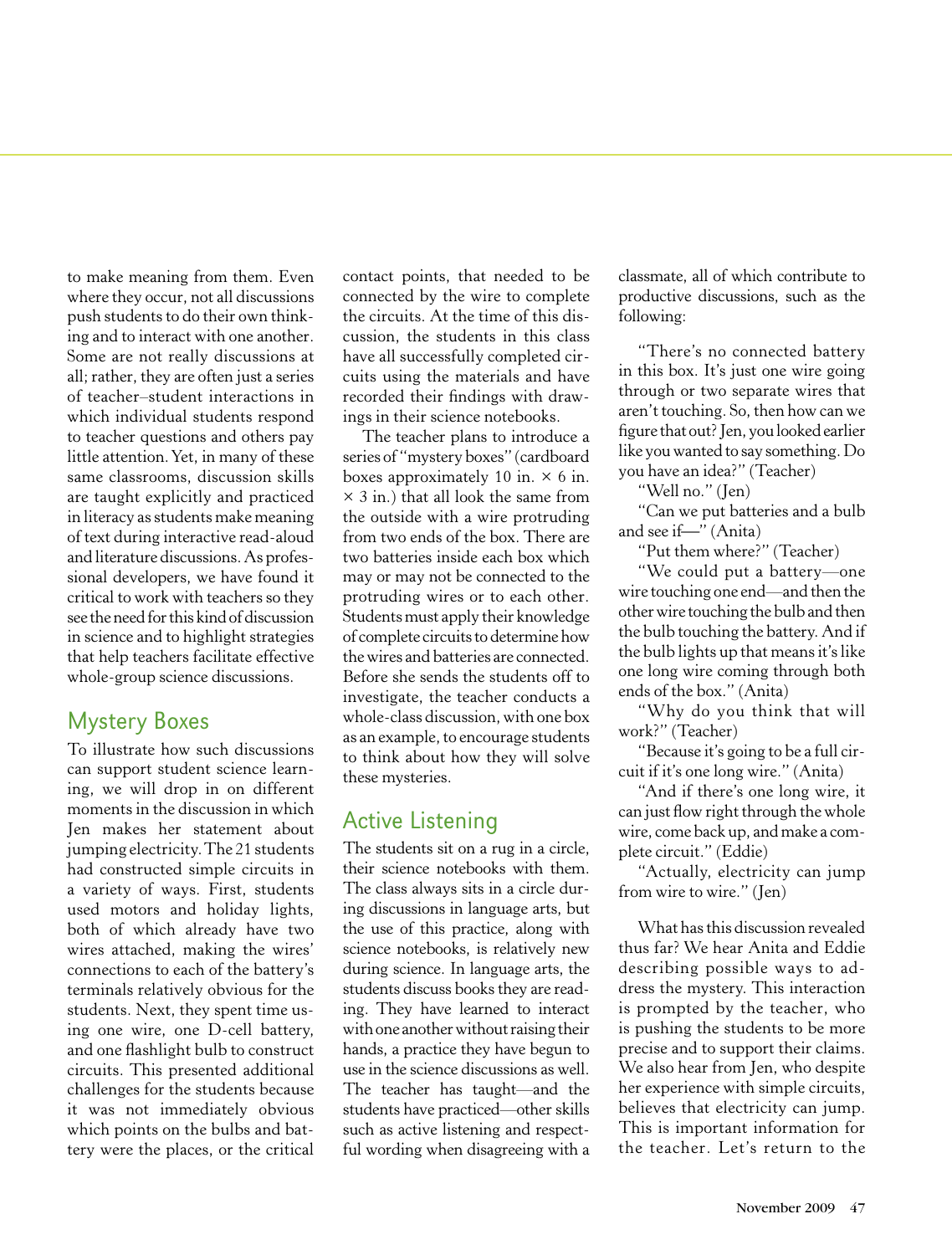



sion to see what happens.

Keywords: Literacy skill at *www.scilinks.org* Enter code: SC110903

" D o y o u have anything in your notes

class's discus-

about electricity jumping from wire to wire when we've been lighting bulbs or working with motors?" (Teacher)

"I do." (Dayanne)

(*To all*) "Look in your notebooks because I don't remember that coming up in our conversations. Check your notebooks. Dayanne is saying that she thinks electricity can jump from wire to wire." (Teacher)

"It can jump from wire to wire because at my table, we had four batteries, and one wire wasn't long enough, so we had to take another wire and connect those two wires together to light the bulb up." (Sarah)

"Go ahead, Jorge." (Teacher)

"That's not jumping from wire to wire. You're just holding two wires together to make one long wire." (Jorge)

"I don't understand-" (Sean)

"Look at your diagrams. Were your wires touching?" (Teacher)

"No, they weren't long enough. But they still lit up." (Kristina)

"You have notes in your notebook—everyone should check this because I don't remember this—where you had wires that didn't touch and still lit a bulb?" (Teacher)

"No." (Elena)

"Do you have that in your notebook?" (Teacher)

"My group did the same thing. We tried four batteries, and we knew one wire wouldn't be long enough,

so, we connected one end of the wire to another wire. Then we put them on the side, and we'd light a bulb." (Maggie)

"So, you're saying, though, you connected them to make one longer wire?" (Teacher)

## Talking to Each Other

Here we see an increase in the number of participants, as often occurs in classrooms in which students have been taught discussion skills, in which discussions happen regularly, and in which students are encouraged to talk about their thinking. We hear students challenging one another, trying to convince not only the teacher but each other about the conditions necessary to complete a circuit. Some do seem to believe that electricity can jump. And the teacher, without furnishing "the answer," is pushing back, challenging students on both sides of the debate to use evidence to support their claims. The students are using words to describe what they did with the materials and referring to their notebooks for evidence. Many students have access to the discussion, a number of ideas are out on the table, and the need for accurate recording has been established. We turn back to the discussion:

"They weren't this far apart. They were really, really close (gestures with fingers)" (Kristina)

"That means they were probably connected." (Eddie)

**"**No, like if they were really close, it could look like they were connected, but they might not be. And then the electricity could jump from that far apart. Then it could still light up the bulb because they were really close, but it would look like they were connected." (Jen)

(*Many students are talking at once*).

"I'm going to stop again—sorry. I know there are a lot of voices that are trying to get in. But I'm still hearing from Dayanne and Kristina that it *might*—or it *may* have. You have been taking really careful notes. I'm going to push you to prove it to us. Do you have a picture or a recording anywhere—and I'm asking everybody this—of evidence where you didn't have wires connecting that then lit a bulb? Do you have that, Dayanne?" (Teacher)

"No." (Dayanne)

"Kristina?" (Teacher)

"We didn't do it, but I think it could if it was really close." (Jen)

"You think it might. But that's different, right?" (Teacher)

**"**Then to prove that, all we have to do is test it." (Jen)

The next day, the teacher provided the students with materials to test their idea.

## Whole-Class Engagement

Students can benefit from engaging in this whole-class discussion as they listen to others say what they were thinking. As *Taking Science to School* indicates, "Greater engagement can be inferred when more students in the group make substantive contributions to the topic under discussion and their contributions are made in coordination with each other. Engagement also